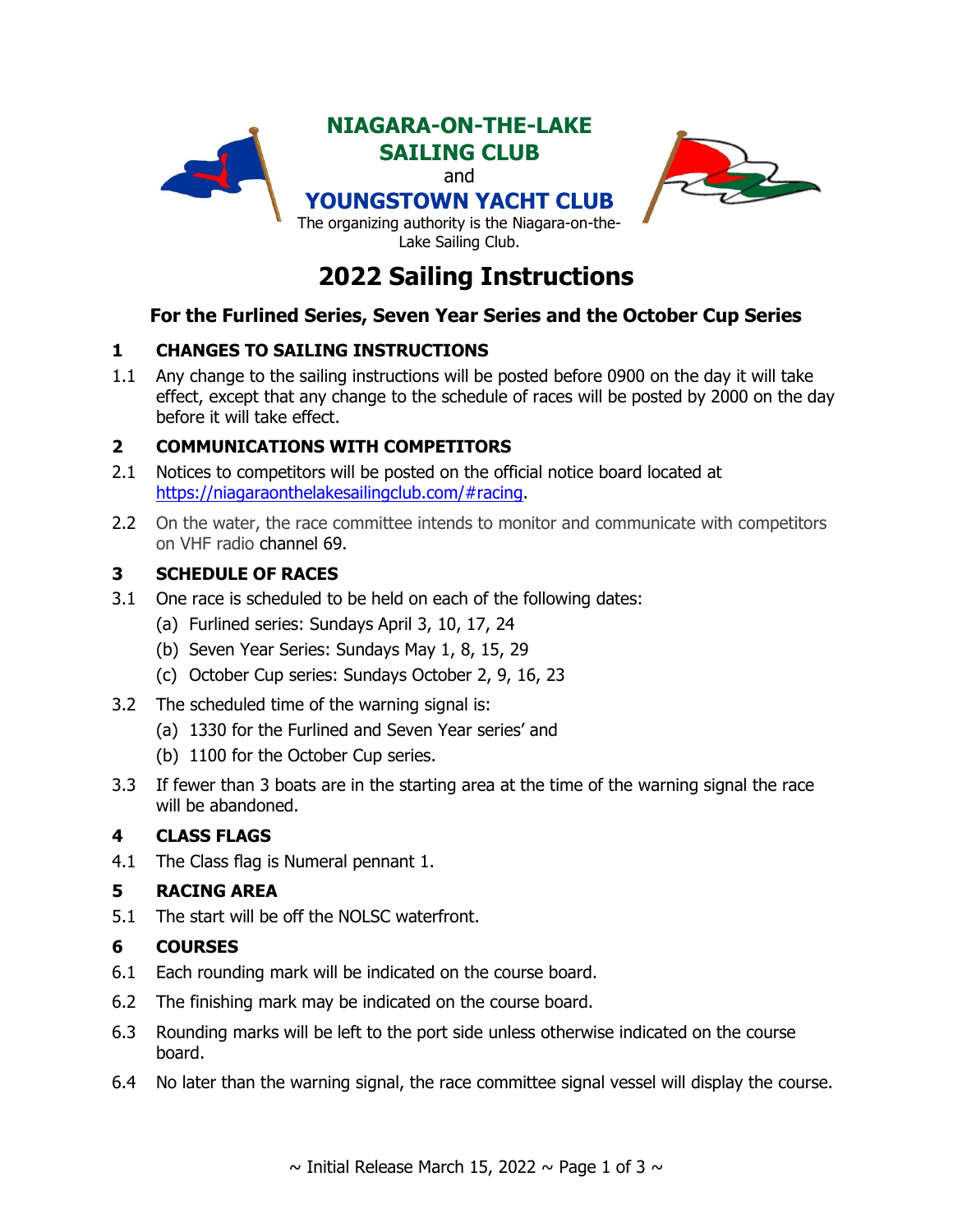# **7 MARKS**

- 7.1 Olympic Circle marks C and 1 through 8 are vertical cylinders located as described in NoR Addendum C.
- 7.2 G3 is the Niagara light and bell buoy at approximately N43°16'24.3", W079° 04'30.8".
- 7.3 R2 is the Niagara Bar light buoy at approximately N43°19'02.4", W079° 04'14.1".
- 7.4 b is the middle NOLSC mooring ball.
- 7.5 Inflatable tetrahedrons and floating balls are as indicated in SI [8](#page-1-0) below.

## <span id="page-1-0"></span>**8 COURSE BOARD ABBREVIATIONS**

The course board will use either written descriptions of the marks similar to those listed below or the following abbreviations:

| Mark, Start or Finish                                          | Abbreviation                                    |
|----------------------------------------------------------------|-------------------------------------------------|
| <b>Start</b>                                                   | S                                               |
| Indication that the mark is to be left to<br>starboard         | Green background behind the mark<br>designation |
| C or Olympic Circle marks 1 to 8                               | C, or $1$ to $8$                                |
| G <sub>3</sub>                                                 | g                                               |
| R <sub>2</sub>                                                 | R                                               |
| middle NOLSC mooring ball                                      | b                                               |
| Red ball                                                       | P                                               |
| White ball                                                     | U                                               |
| Orange inflatable tetrahedron                                  | 0                                               |
| Yellow inflatable tetrahedron                                  | y                                               |
| Red inflatable tetrahedron                                     | r                                               |
| Finish under instruction Error! Reference<br>source not found. | F                                               |

## **9 THE START**

- 9.1 The starting line will be a staff, located approximately at N43°15.339' W79°03.709, displaying an orange flag at NOLSC and the US Border Protection surveillance tower (ST) located approximately at N43°15.57' W79°03.45.
- 9.2 A boat that does not start within 4 minutes after her starting signal will be scored Did Not Start without a hearing. This changes RRS A5.1 and A5.2. At its sole discretion the race committee may extend this 4 minute period.

## **10 CHANGE OF THE NEXT LEG OF THE COURSE**

10.1 A course change will be verbally announced on VHF 69. This changes RRS 33.

## **11 THE FINISH**

11.1 The finishing line is between a staff displaying a blue flag and the finishing mark as indicated in SI [8](#page-1-0) above.